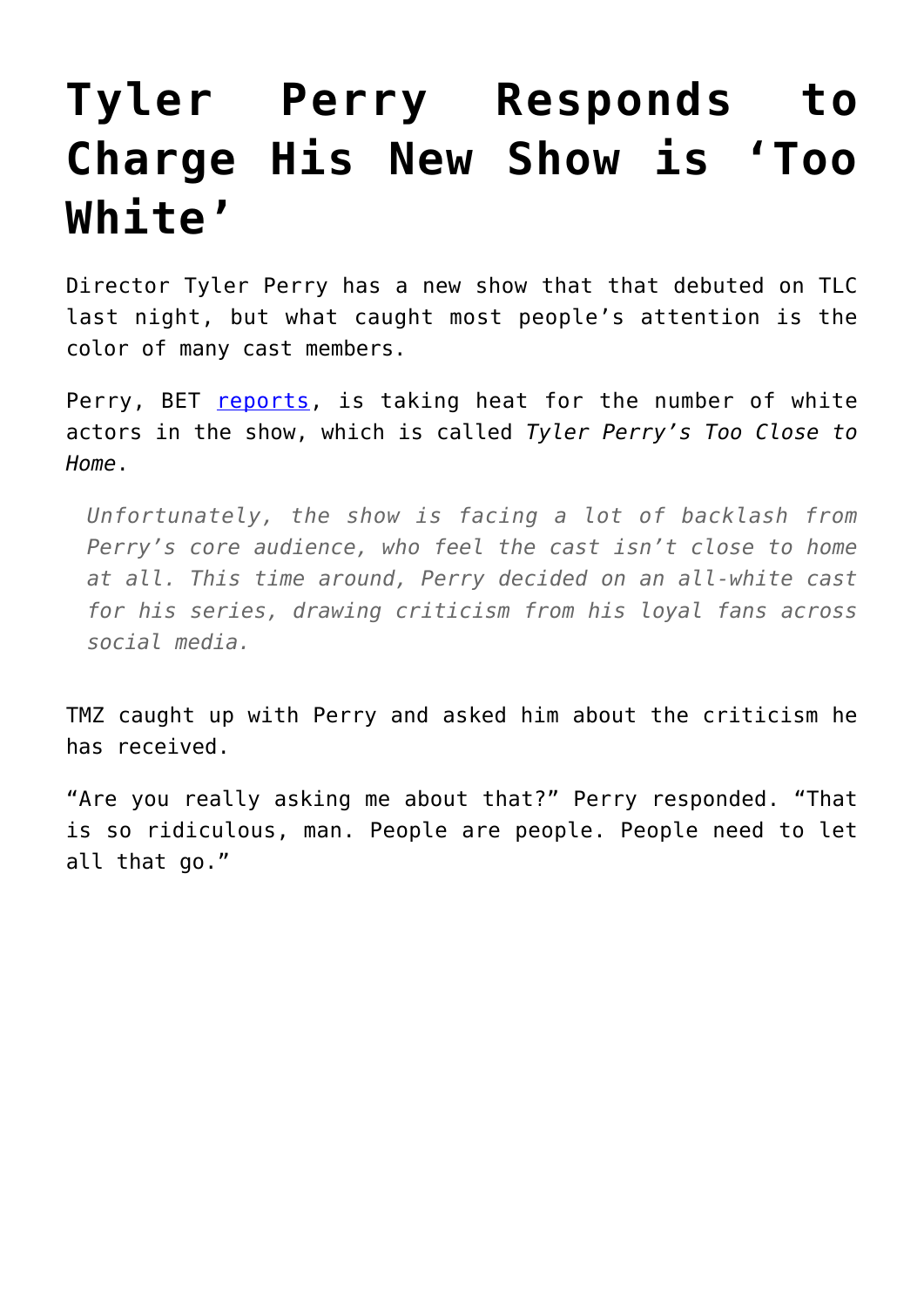Perry's response is similar to the message Morgan Freeman [delivered a number of years ago](https://www.intellectualtakeout.org/blog/morgan-freeman-destroys-black-history-month) on *60 Minutes* when the actor was asked how he felt about Black History Month. Freeman implied that Americans focus too much on race and said we should "stop talking about it."

It's is a message that we don't hear very often. Sexuality, gender, and race today are often treated as core aspects of one's identity. The notion that people are just people often is viewed as quaint or "[troublesome](http://www.huffingtonpost.com/hilary-holland-lorenzo/i-dont-see-color_b_8401552.html)." It's even "[a little bit](https://www.theodysseyonline.com/why-saying-you-dont-see-race-actually-little-bit-racist) [racist](https://www.theodysseyonline.com/why-saying-you-dont-see-race-actually-little-bit-racist)," according to the Odyssey:

*Saying you don't see race groups every person of every different and unique nationality and culture into one assimilated group. We will never be able to learn, grow and advance as a society without the ability to express our culture and accept cultures that are different from our own.*

Similar arguments have been made in the [Guardian,](https://www.theguardian.com/commentisfree/2015/jan/26/do-not-see-race-ignoring-racism-not-helping) the [Atlantic](http://www.theatlantic.com/politics/archive/2015/09/color-blindness-is-counterproductive/405037/), and the Huffington Post. These articles share a common thread. It's the idea that if we don't focus on race, we can't correct the culture of white privilege that exists in